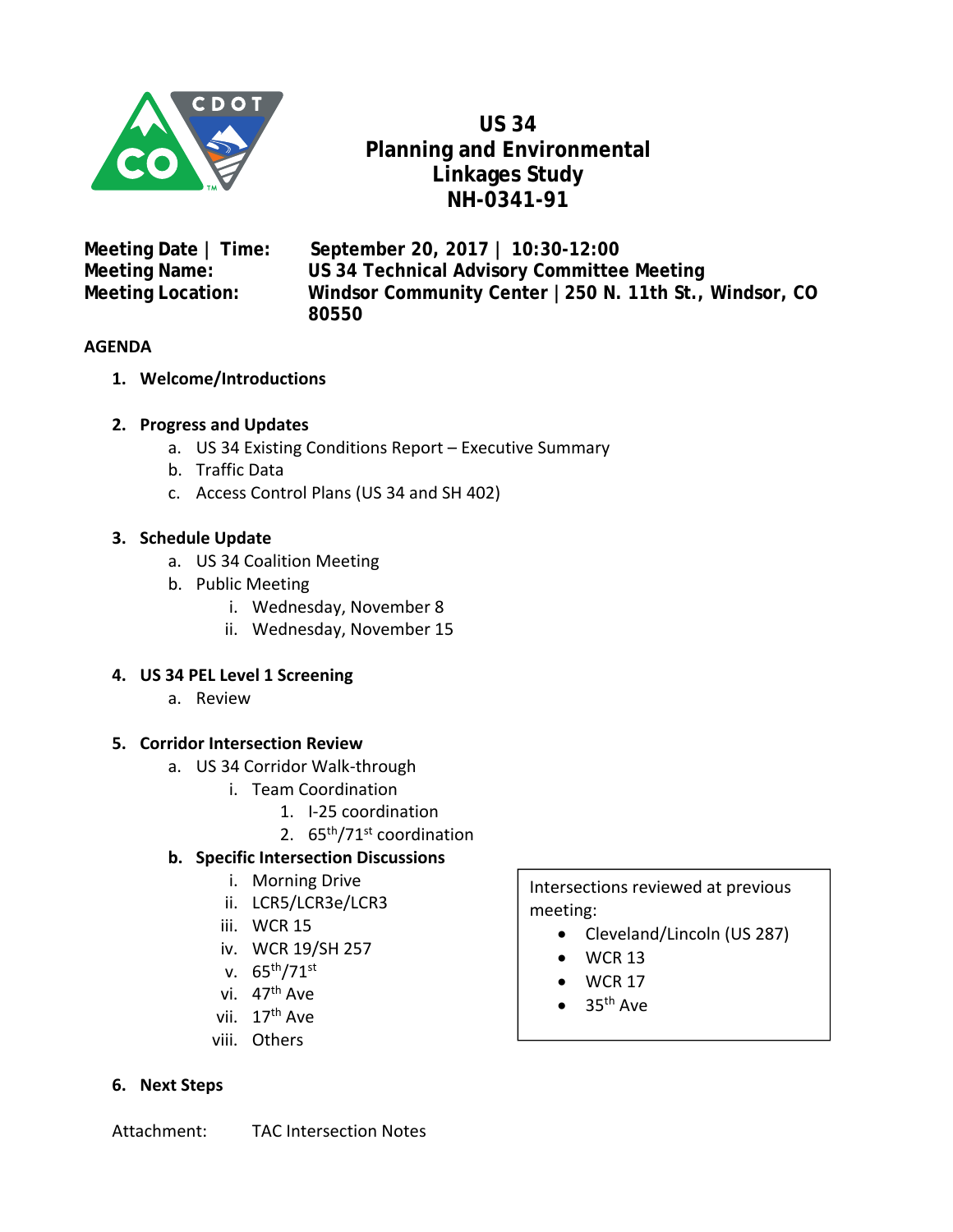















# US 34 Coalition

October 5, 2017 4:00 pm – 5:00 pm Loveland Police Institute 810 E. 10th St. Loveland, Colorado 80537

## **Agenda**

- **Introductions**
- US 34 PEL Updates
	- Progress to date
	- Project Schedule
	- Alternative Evaluation Process
	- Alternative Ideas
	- **Next Steps** 
		- Public Meetings
- US 34 Project Updates
	- US 34/85 Interchange
	- I‐25
- **Next Meeting**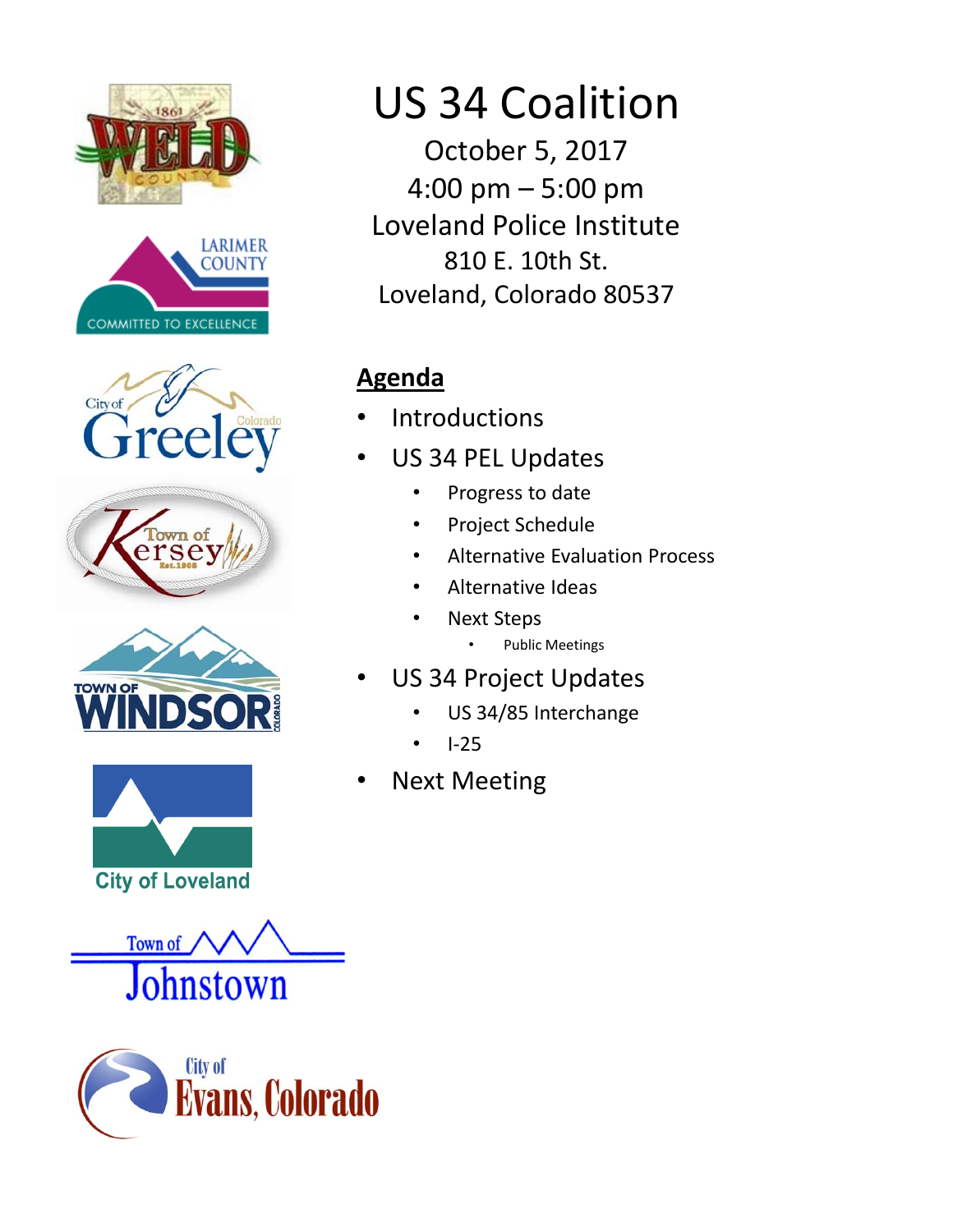

**US 34 PEL Study NH‐0341‐91** 

US 34 PEL Study TAC Intersection Notes

Morning Drive

#### Wilson Avenue

(Wait for additional traffic data)

#### Taft Avenue

(Wait for additional traffic data)

## Cleveland/Lincoln Avenue (US 287)

- Both of the single left turn lanes back up past the next intersection
- City is currently restriping the SB approach to be an exclusive left
- City has substantial ROW that is preserved for the possible bow-tie roundabouts
- City has right of first refusal for Carls Jr.
- City staff and public might not want a CFI type solution due to Madison

## LCR 3E (Larimer Parkway)

#### LCR 3

- Similar challenges as WCR 13/GW
- A previous proposal had a jughandle type intersection
- Alternative alignments of LCR 3 are getting pushback from adjacent developers/landowners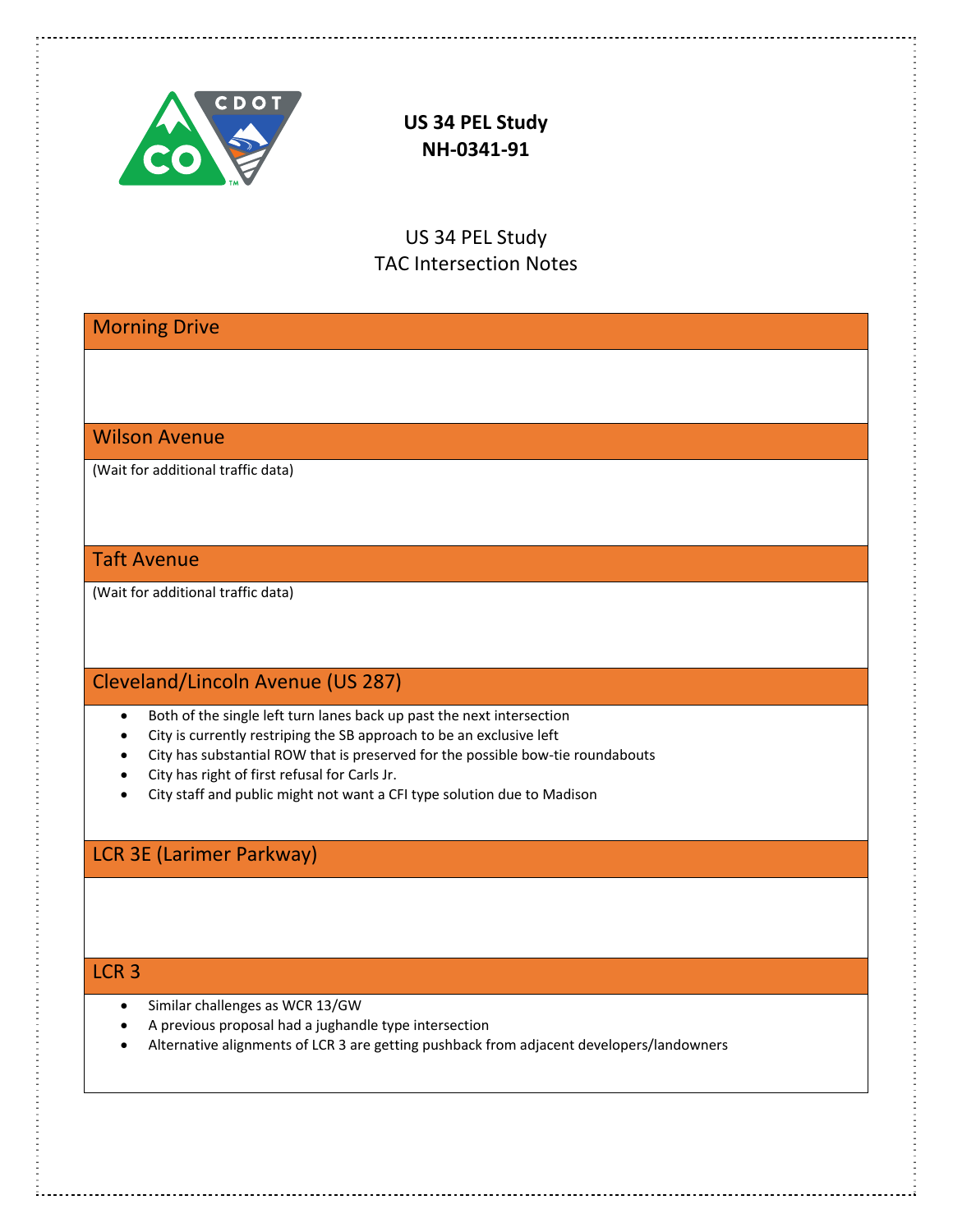## Larimer Parkway

#### WCR 13

- GWRR might be repairing and re‐grading their rail, but not enough to change grade separation requirements
- The NE quadrant at CR 13 is Johnstown's; likely commercial development

## WCR 15

#### WCR 17

- Early action projects: NB left turn lane, right turn lane, signal timing
- Complaints about signal timing, not enough time for lefts

#### US 34 Business (West)

## WCR 19/SH 257

## 95<sup>th</sup> Avenue

## 83rd Avenue

## 71<sup>st</sup> Avenue/65<sup>th</sup> Avenue